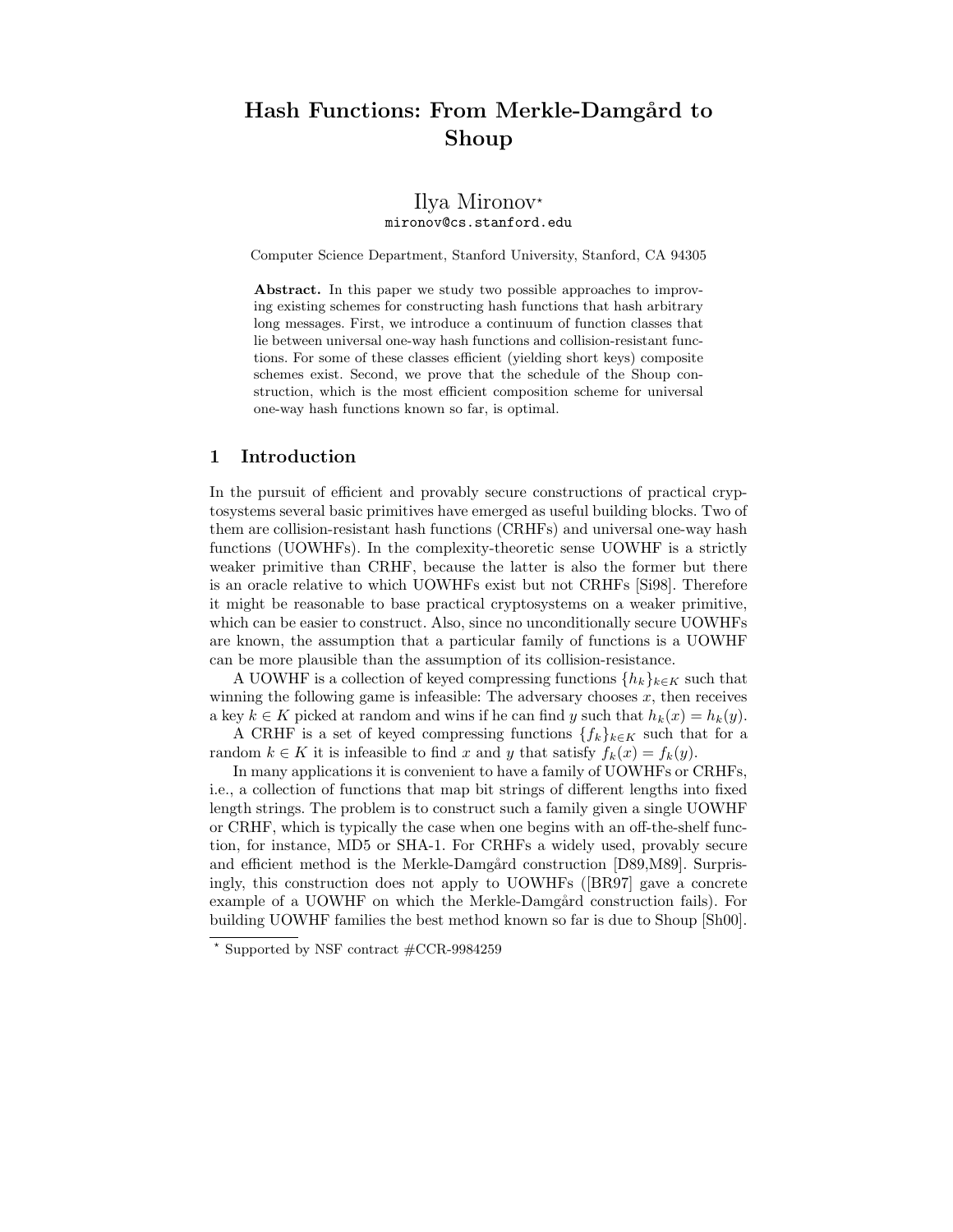In this paper we study applicability of the Merkle-Damgård construction, introducing a continuum of primitives that lie between CRHF and UOWHF. Then we give an alternative proof of the Shoup construction and prove that this construction is optimal in some restricted model of computations. The optimality result is the major contribution of the paper.

# 2 Motivation: Key length of different composition schemes

The first application of UOWHFs in [NY89] was to use them as a tool for constructing a signature scheme secure under the most general attack. However, most practical signature schemes that follow "hash-and-sign" paradigm use UOWHFs or CRHFs in a different way. They take a message M of an arbitrary length and hash it to obtain a constant length string, which is then fed into a signing algorithm. Many schemes use CRHF families to hash  $M$ , but as it was first noted in [BR97] a UOWHF suffices for that purpose. Indeed, if  $\{h_k\}_{k\in K}$  is a UOWHF, then  $(k, h_k(M))$ , where k chosen at random, can be signed and still be as secure as the underlying signature algorithm. If the key length varies with the length of a message, the signing algorithm is applied to  $(h_{K'}(k), h_k(M)),$ where  $K'$  is part of the signer's public key. Here function  $h_{K'}$  can be replaced by any second-preimage resistant function, because its input is random and chosen by the signer. Since messages can be very long, hashing speed is a crucial factor. Again, because a UOWHF is a weaker primitive than a CRHF, we may hope to find a more efficient algorithm that implements a UOWHF, thus speeding up the signature scheme.

A closer look at this approach reveals that the key k must be part of the signature so the receiver can recompute the hash. Therefore the shorter the key the better. This is our motivation for studying different composition schemes that yield hash functions with a short key.

The problem of composing a family of UOWHFs does not exist in case of CRHFs, since the Merkle-Damgård construction does not increase the key size. Ironically, if we consider two competing algorithms one implementing a CRHF and a more efficient one, which is supposedly a UOWHF, a signature scheme based on the CRHF can outperform a scheme that uses a family of UOWHFs.

Among several composition schemes for UOWHFs [BR97,Sh00] the one with the smallest key expansion is due to Shoup [Sh00]. Characteristics of the Shoup construction are the following. Suppose that the starting point is a UOWHF that has key length  $l$  and compresses n bits to m bits. The composition scheme yields a family of UOWHFs such that a function that compresses  $N$  bits to  $m$  bits is keyed by  $m \cdot \log_2\left[N/(n-m)\right] + l$  bits. The key length grows logarithmically with the length of a message. Schemes in [BR97,NY89] have the same asymptotics but a bigger constant factor.

In Table 1 we give a concrete example of the signature length on messages of various sizes if we couple 1024-bit modulus RSA with either a CRHF or a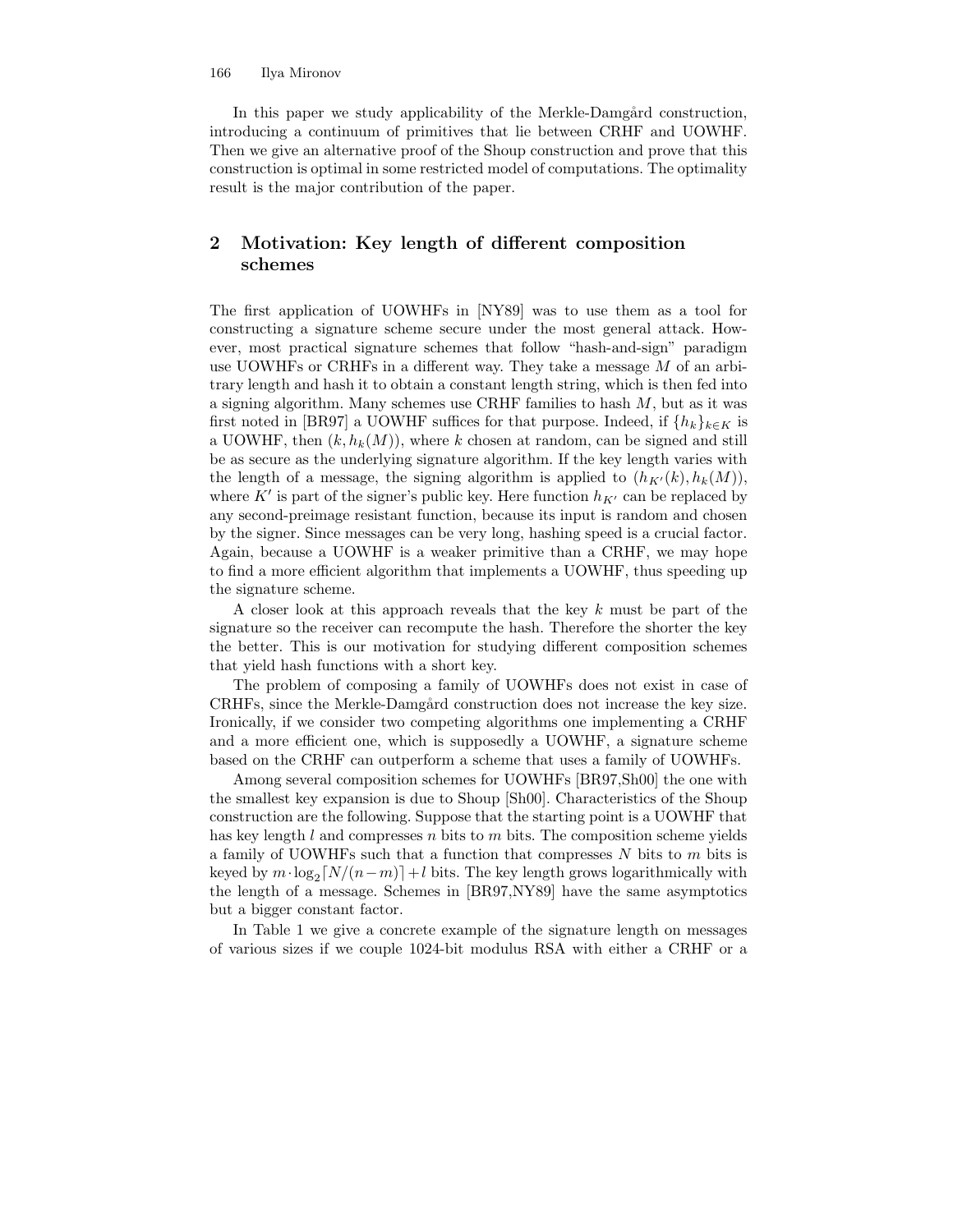UOWHF. The UOWHF as in [Sh00] results from the Shoup construction applied to a keyed SHA-1 compression function, which hashes 672 bits to 160 bits.

| Message length CRHF UOWHF |     |                              |
|---------------------------|-----|------------------------------|
| $ M  = 1Kb$               |     | $ S  = 1$ Kb $ S  = 1.81$ Kb |
| 1Mb                       | 1Kb | 3.22Kh                       |
| 1Gb                       | 1Kb | 4.87Kb                       |

Table 1. Length of RSA signatures with 1024-bit modulus.

## 3 Between CRHF and UOWHF

The condition imposed on the round function by the Merkle-Damgård composition theorem can be relaxed. We consider the Merkle-Damgård construction as a useful test that can be applied to function classes filling the gap between CRHFs and UOWHFs. We define these classes in the next section.

#### 3.1 Definitions

CRHFs and UOWHFs enjoy different types of collision-resistance and their constructions base on different assumptions. This adds to the impression that these two primitives have nothing in common. In fact, the only difference between them is in the degree of freedom that the adversary has in choosing one of the colliding elements. In case of a UOWHF, the adversary commits to  $x$  before he knows the key, while to defeat a CRHF the adversary is free to choose  $x$ afterwards. This difference can be easily quantified by specifying how many bits of  $x$  the adversary commits to before he knows the key. Qualitative differences between several variations of hash functions were demonstrated in [ZMI90]. We shall see that the Merkle-Damgård construction may be extended to a class of functions that lie between CRHF and UOWHF.

**Definition 1** (class  $CR_{\ell_i}(n_i \rightarrow m_i)$ ). Let  $\{(n_i, m_i, \ell_i)\}_{i \in \mathbb{N}}$  be a sequence of non-repeating triplets of integer numbers such that  $0 < m_i < n_i$  and  $0 \leq \ell_i \leq n_i$ for any *i*. We say that a collection of keyed functions  $h_k^i: \{0,1\}^{n_i} \to \{0,1\}^{m_i}$ , where  $k \in K_i$ , belongs to **class**  $CR_{\ell_i}(n_i \rightarrow m_i)$  if no adversary can win the following game for infinitely many i in time  $poly(n_i)$  with probability at least  $1/\mathrm{poly}(n_i)$ :

- 1. The adversary selects some  $x_0 \in \{0, 1\}^{n_i \ell_i}$ .
- 2. Key  $k$  is chosen at random from  $K_i$ .
- 3. The adversary selects  $x_1 \in \{0,1\}^{\ell_i}$  and  $y \in \{0,1\}^{n_i}$  such that  $h_k^i(x_1||x_0) =$  $h_k^i(y)$ .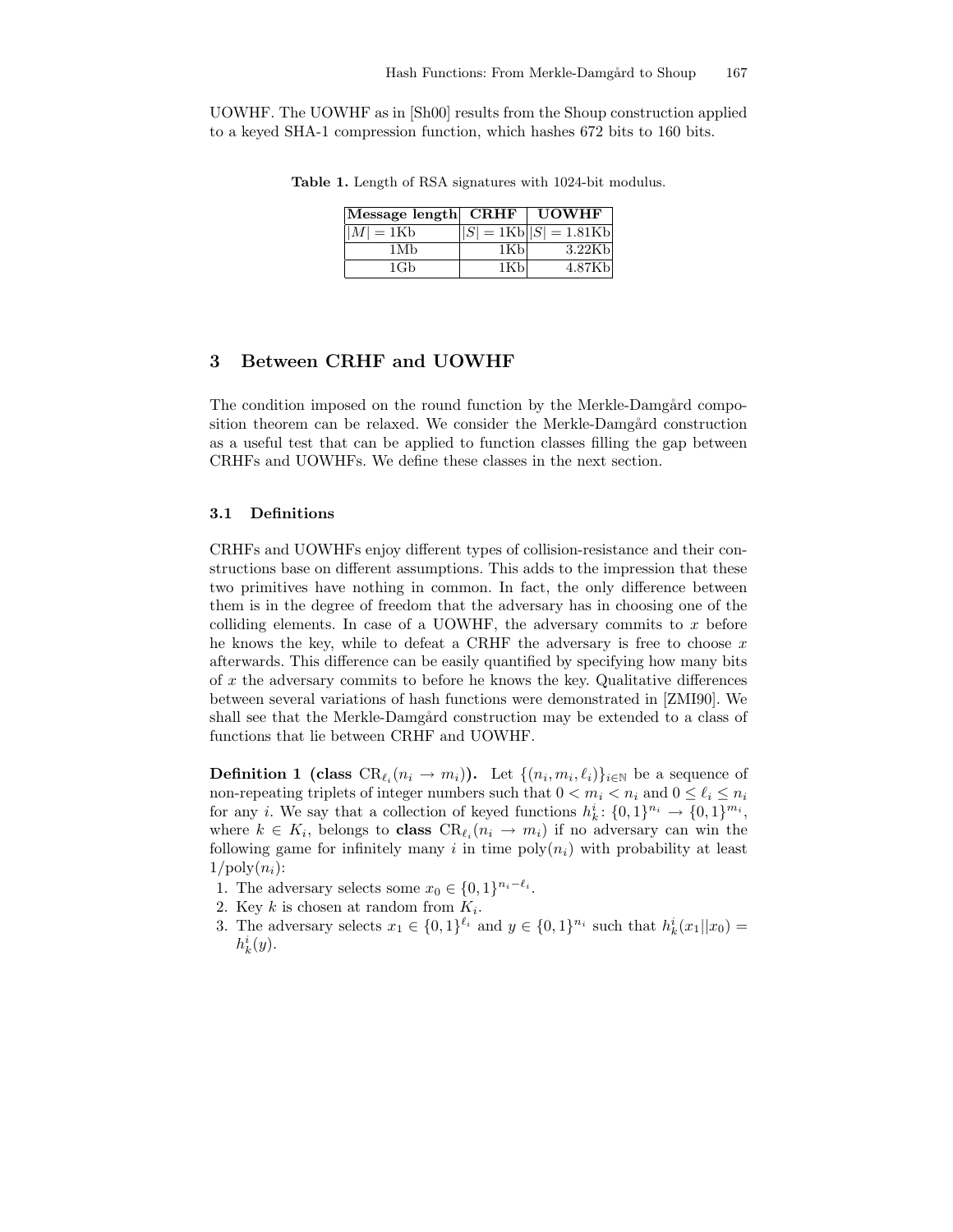PSfrag replacements



**Fig. 1.** Function  $h_k$  from  $CR_\ell(n \to m)$ .

We call the  $\ell_i$  bits that the adversary is free to choose the *flexibility* of a class.

This definition subsumes the definitions of UOWHFs and CRHFs. The class of functions with zero flexibility,  $CR_0(n_i \rightarrow m_i)$ , is the class of UOWHFs, where the adversary must choose in its entirety one of the colliding elements before he knows the key. On the other hand, functions with full flexibility,  $\text{CR}_{n_i}(n_i \rightarrow m_i)$ , constitute the class of CRHFs, since the adversary commits to nothing ahead of time.

We may omit the index parameter  $i$  for the sake of notation brevity. It does not imply that we consider a single triple  $(n, m, \ell)$  (our asymptotic definition is inept in this setting), but that the subsequent arguments can be uniformly applied to the whole family of  $\{(n_i, m_i, \ell_i)\}_{i \in \mathbb{N}}$ . For example, we can formulate and prove the following propositions without utilizing the index variable.

**Proposition 1.**  $CR_{\ell_1}(n \to m) \subseteq CR_{\ell_2}(n \to m)$  if  $\ell_1 \geq \ell_2$ .

Proof. Because higher flexibility gives more power to the adversary, any set of functions that qualifies as  $CR_{\ell_1}(n \to m)$  also belongs to  $CR_{\ell_2}(n \to m)$ .  $\Box$ 

**Proposition 2.** A collision for a function from  $CR_\ell(n \to m)$  can be found in  $O(2^{\max(m-\ell,m/2)})$  evaluations of this function.

Proof. Consider the birthday attack that applies to the flexible part of the input. ¤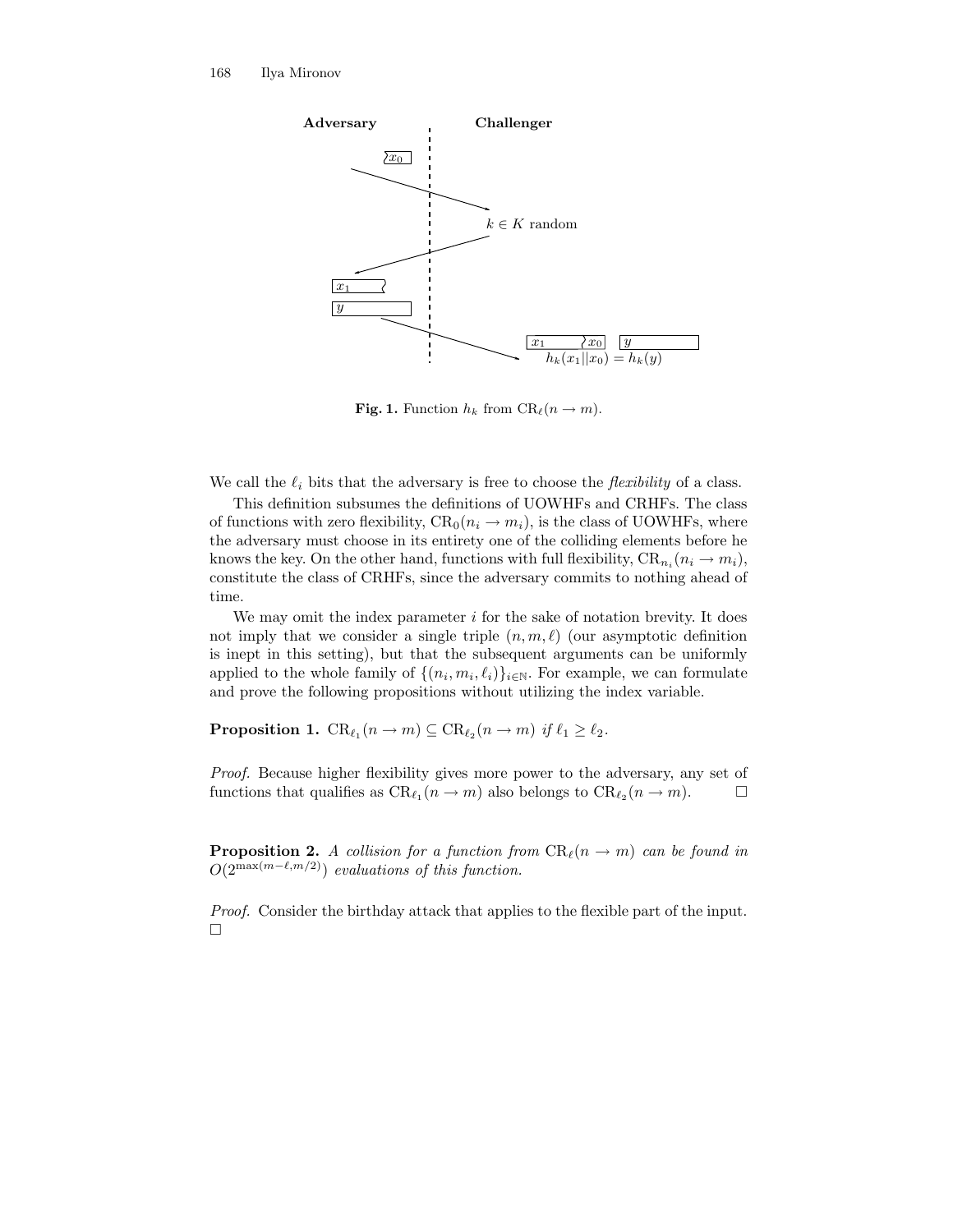## 3.2 Merkle-Damgård Construction Applies to  $\text{CR}_{\ell}(n \to m)$ , Where  $\ell \geq m$

Suppose we have a family of functions  $\{h_k\}_{k\in K} \in \text{CR}_{\ell}(n \to m)$ , where  $\ell \geq m$ . Merkle-Damgård construction with variable IV and r rounds (Merkle-Damgård construction for short) is an operator that takes a function  $h_k$  and transforms it into a function  $\text{MD}^{\mathbf{r}} h_k$ :  $\{0,1\}^{r \cdot (n-m)+m} \rightarrow \{0,1\}^m$ . This function is built according to this rule:

Merkle-Damgård construction with variable IV and  $r$  rounds

- 1. Input x formatted as  $(x_0, x_1, ..., x_r)$  such that  $|x_0| = m$ ,  $|x_1| = \cdots = |x_r| =$  $n - m$ .
- 2. Chaining variable  $C_0$  is initialized as  $x_0$ .

3. For  $i = 1$  to r let  $C_i = h_k(C_{i-1}, x_i)$ .

PSfrag rolacements the function  $\text{MD}^r h_k(x)$  is  $C_r$ .



Fig. 2. r-round Merkle-Damgård construction.

This is the usual Merkle-Damgård construction except that the initializing value (IV) is also part of the input. The following theorem proves that the construction works correctly on functions from the class  $CR_\ell(n \to m)$ , where  $\ell \geq m$ .

**Theorem 1.** Suppose we have a family of functions  $\{h_k^i\}_{i \in \mathbb{N}, k \in K} \in \text{CR}_{\ell_i}(n_i \rightarrow$  $m_i$ , where  $\ell_i \geq m_i$ , and a sequence  $\{r_i\}_{i\in\mathbb{N}}$  such that  $r_i < \text{poly}(n_i)$ . Then  $\{ \text{MD}^{r_i} h_k^i \}_{i \in \mathbb{N}, k \in K}$  is in the class  $\text{CR}_{\ell_i}(r_i \cdot (n_i - m_i) + m_i \rightarrow m_i)$ .

*Proof.* Suppose that  $\ell_i = m_i$ . The case of  $\ell_i > m_i$  is treated analogously. Assume for contradiction that there is an algorithm  $A$  that wins the game described in Definition 1 for infinitely many  $i$ . We build an algorithm  $\beta$  that contradicts the fact that  $\{h_k^i\}_{i \in \mathbb{N}, k \in K} \in \mathrm{CR}_{\ell_i}(n_i \to m_i).$ 

Fix some *i*. Denote the value  $A$  commits to on the first step of this game by  $x = (x_1, \ldots, x_r)$ . Choose  $0 < j \leq r_i$  at random. Commit to  $x_j$  in the game played by B.

Key k is chosen at random. Let A find  $x_0$  and  $y = (y_0, y_1, \ldots, y_r)$  that make a collision. Now  $\text{MD}^{r_i} h_k^i(x_0||x) = \text{MD}^{r_i} h_k^i(y)$ . With probability at least  $1/r$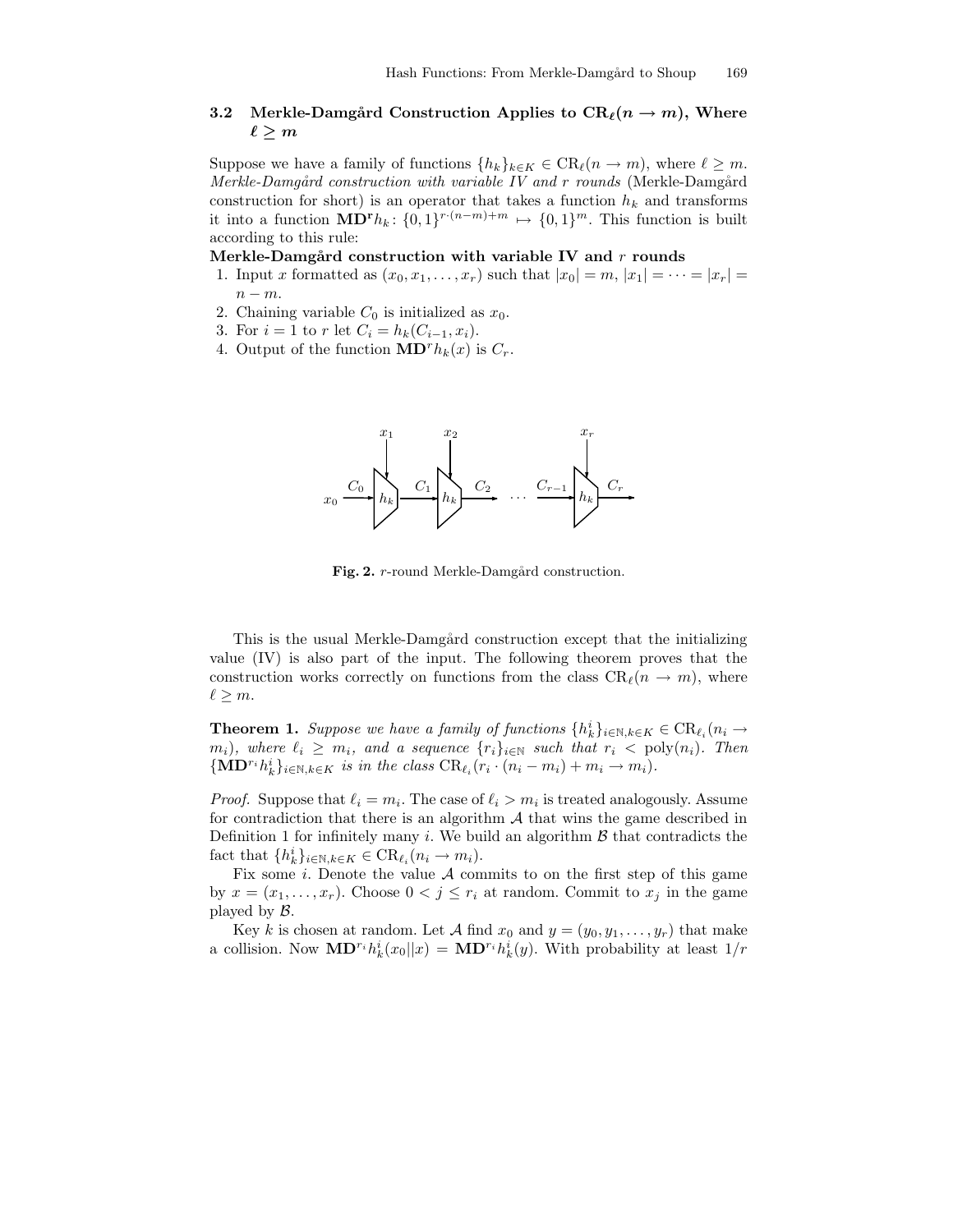we have a collision on the  $j<sup>th</sup>$  application of the function  $h_k^i$ . It means that  $h_k^i(C_{j-1}||x_j) = h_k^i(C'_{j-1}||y_j)$ , but  $C_{j-1}||x_j \neq C'_{j-1}||y_j$ , where  $C_j$  and  $C'_j$  are the chaining variables. If it is the case, B outputs a colliding pair  $C_{j-1}||x_j$  and  $C_{j-1}'$  $||y_j.$ 

The fact that  $\ell_i \geq m_i$  is crucial for the proof. Because the flexible part of the hashes' input is longer than their output, the adversary does not need to commit to the chaining variable if he wants to use  $A$  to find a collision. The value of the chaining variable depends on the key and cannot be predicted ahead of time. It is where the proof breaks if we want to apply it to the case when  $\ell_i < m_i$ .

Note 1. In practice we want to have a CRHF or a UOWHF that takes as input any string of some bounded length and maps it to a fixed-length string. This is stronger primitive than a collection of functions each taking a fixed-length input, because it must be collision resistant (resp. be a UOWHF) across inputs of different length. It turns out that a collection of fixed-input length functions can be strengthened to allow a variable input length. We assume that the message is padded to a length divisible by the block size  $(n - m)$  in case of the Merkle-Damgård construction) and the last block of the message uniquely encodes the message length before padding. This preprocessing stage was proposed in [M89] and discussed in [LM92] along with a definition of a free-start attack. Theorem 1 can be generalized to hold for this strengthened construction ([LM92] proved the theorem for families of pure CRHFs and UOWHFs).

#### 3.3 Boundary

Because there is a complexity-theoretic jump between CRHFs and UOWHFs, we may expect to observe at least one such a jump in the sequence of classes  $CR_0(n \to m) \supseteq \cdots \supseteq CR_n(n \to m)$ . The following theorems show that this is indeed the case and there are two classes of complexity-theoretic equivalence. The boundary between them coincides with the limit of validity of the Merkle-Damgård construction (Section 3.2).

We recall that UOWHFs are one-way functions and can be built from a family of one-way functions [Ro90]. This also implies existence (via black-box constructions) of other cryptographic primitives such as secure signature schemes [NY89], pseudo-random generators [HILL99], telephone coin flipping [B82] and bit commitment protocols [N91]. [Si98] proved that there is no black-box (relativizing) construction of a CRHF based on a UOWHF. In our terminology it means that there is no unconditional construction of  $CR_n(n \to m)$  given access to  $CR_0(n \rightarrow m)$  as a black-box.

## **Theorem 2.**  $CR_{m-O(log n)}(n \rightarrow m)$  is non-empty if and only if CRHFs exist.

Proof. The adversary playing the game from Definition 1 may choose values for  $O(\log n)$  bits randomly. His probability of success drops in this case by a factor of  $2^{O(\log n)} = \text{poly}(n)$ . Therefore  $\text{CR}_{m-O(\log n)}(n \to m) = \text{CR}_{m}(n \to m)$ .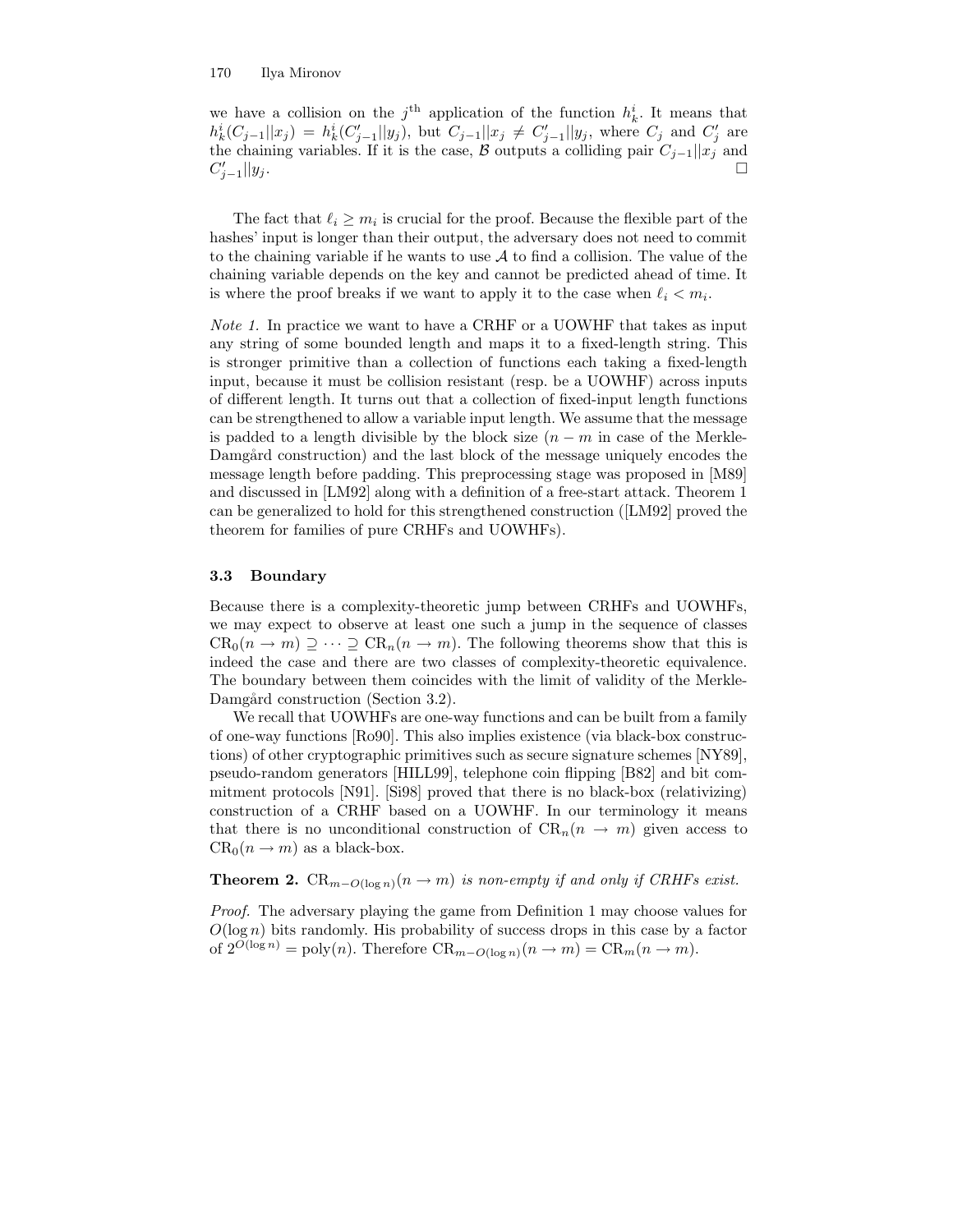Since  $\text{CR}_m(n \to m) \supseteq \text{CR}_n(n \to m)$  by Proposition 1, the "if" part is trivial. Suppose we have a  $\{h_k\}_{k\in K} \in \mathrm{CR}_m(n \to m)$ . Define  $g_k: \{0,1\}^{m+1} \mapsto$  ${0,1}^m$  for any  $k \in K$  as follows. Suppose that  $g_k$  takes two arguments—a single bit  $b$  and  $x$ , which is  $m$ -bit long. Let

$$
g_k(b, x) = h_k(x|| \underbrace{b...b}_{n-m \text{ times}}).
$$

We claim that  $\{g_k\}_{k\in K} \in \text{CR}_{m+1}(m+1\to m)$ , i.e., it is a CRHF family.

Assume the opposite. There is an efficient algorithm  $A$  that for a random k finds a collision  $g_k(b_0, x) = g_k(b_1, y)$ . Wlog we may assume that  $b_0 = 0$  with probability at least 1/2. We want to show that  $\{h_k\}_{k\in K} \notin \operatorname{CR}_m(n \to m)$ . In order to prove it we build algorithm  $\beta$  that wins the game from Definition 1 as follows:

- step 1. Commit to  $0^{n-m}$ .
- step 2. Get  $k \in K$ .

step 3. Run A to find a collision  $g_k(b_0, x) = g_k(b_1, y)$ . If  $b_0 = 0$  proceed to the next step, otherwise the algorithm fails.

step 4. Output  $(x||0^{n-m}, y||b_1^{n-m})$  as a collision for  $h_k$ .

The output of  $\beta$  is indeed a collision, since

$$
h_k(x||0^{n-m}) = g_k(x,0) = g_k(x,b_0) = g_k(y,b_1) = h_k(y||b_1^{n-m})
$$

and, because  $b_0||x \neq b_1||y$ , these two elements of the domain of  $h_k$  are different. The success probability of  $\beta$  is at least one half of the success probability of  $\mathcal{A}$ .

Notice that  $g_k(0, x)$  and  $g_k(1, x)$  is a pair of claw-free pseudo-injections (see [Ru95]).  $\Box$ 

**Theorem 3.** CR<sub>m−m</sub> $\Omega(1)$  (n → m) is not empty if and only if UOWHFs exist.

Formally, if some  $\text{CR}_{\ell_i}(n_i \rightarrow m_i)$  is not empty, then UOWHFs exist. If UOWHFs exist, then for any  $\ell(m): \mathbb{N} \to \mathbb{N}$ , such that  $m - \ell(m) > m^c$  for some  $0 < c < 1$ , a non-empty class  $CR_{\ell(m_i)}(n_i \rightarrow m_i)$  exists.

*Proof.* Since  $CR_0(n \to m) \supseteq CR_\ell(n \to m)$ , the "only if" part is trivial.

Suppose UOWHFs exist. Take  $\{h_k\}_{k\in K} \in \text{CR}_0(n \to m)$ . Then for any  $\ell$  < poly $(n)$  we may define  $g_k: \{0,1\}^{n+\ell} \mapsto \{0,1\}^{m+\ell}$  as

$$
g_k(x, y) = y || h_k(x),
$$

where  $|y| = \ell$  and  $|x| = n$ . We claim that  ${g_k}_{k \in K} \in \text{CR}_{\ell}(n + \ell \to m + \ell)$ .

Indeed, if there is a collision  $g_k(x_0, y_0) = g_k(x_1, y_1)$ , then  $y_0 = y_1$  and  $h_k(x_0) = h_k(x_1)$ . Note that  $y_0$  is the flexible part of the input and  $x_0$  is the part that the adversary commits to before he knows the key. The adversary works poly-time in  $n+\ell$ . Since  $\ell < \text{poly}(n)$ , the adversary's running time is also polynomial in  $n$ . Therefore the same adversary can be used to break UOWHFness property of  $\{h_k\}_{k\in K}$ .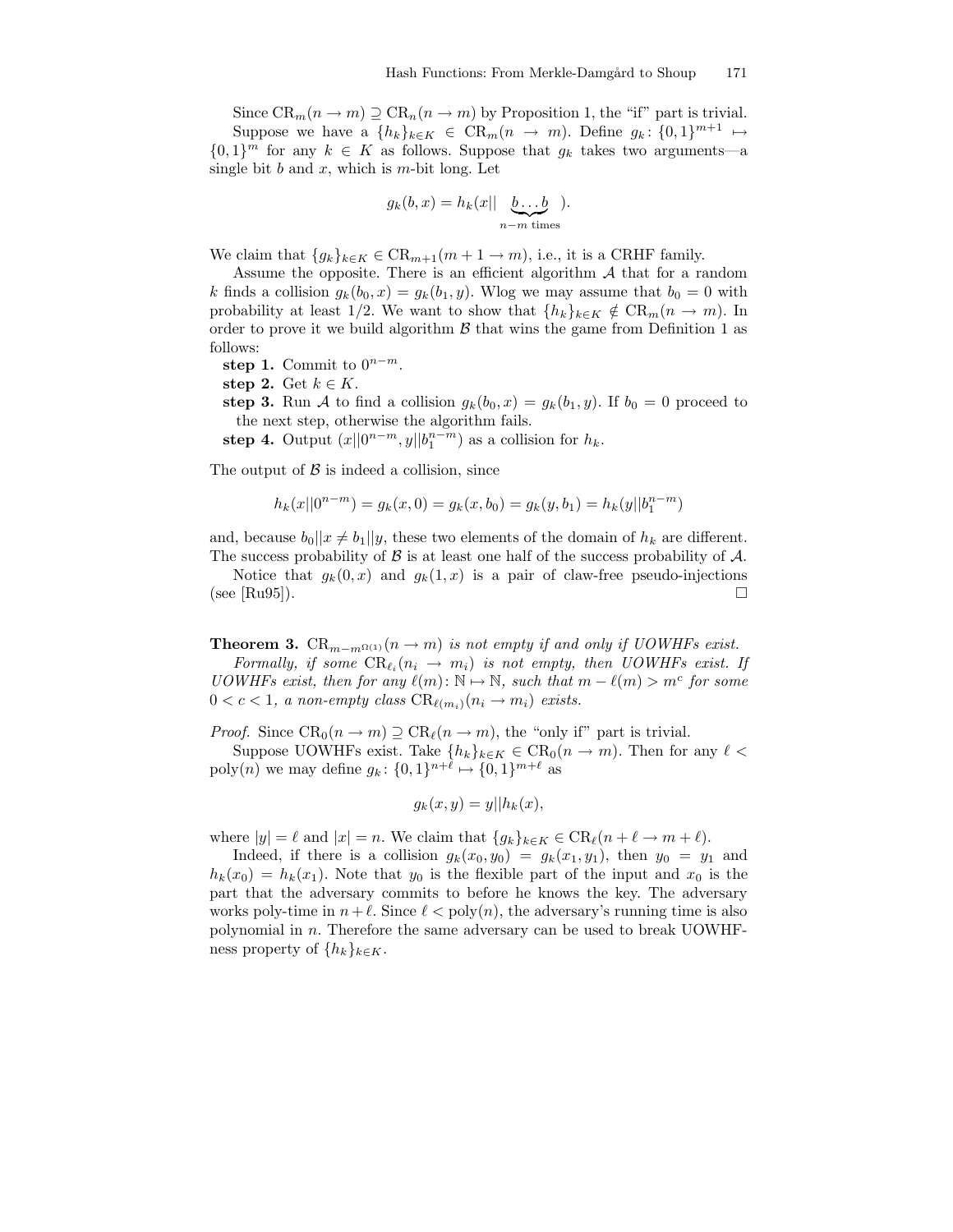Suppose we are given a family of UOWHFs  $\{h_k^i\}_{i \in \mathbb{N}, k \in K} \in \text{CR}_0(n'_i \to m'_i)$ . For every  $m'_i$  there is some m, such that  $m^c/2 < m'_i < m^c \le m - \ell(m)$ . The construction above with  $\ell = m - m'_i < (2m'_i)^{1/c} < (2n'_i)^{1/c} = \text{poly}(n'_i)$  yields a collection of functions from  $CR_{\ell}(n'_i + \ell \to m'_i + \ell) = CR_{\ell}(n'_i + \ell \to m_i) \subseteq$  $\text{CR}_{\ell(m_i)}(n'_i + \ell \to m_i)$ . The last inclusion is because  $\ell = m - m'_i > \ell(m)$  and by Proposition 1.



Fig. 3. Hierarchy of classes.

Theorems 2 and 3 show that there are two classes of complexity-theoretic equivalence of classes  $CR_{\ell}(n \rightarrow m)$  (Figure 3). One contains CRHFs and all  $CR_{\ell}(n \to m)$  for  $\ell \geq m-O(\log n)$ , the other one spans classes between UOWHFs and  $CR_{\ell}(n \to m)$  for  $\ell < m - m^{\Omega(1)}$ . The following note eliminates the gap between them.

*Note 2.* The claim of Theorem 3 can be improved if we assume that  $n < \text{poly}(m)$ and  $CR_0(n \to m)$  has "ideal" security  $\Omega(2^m)$  as in Proposition 2. With these assumptions there is no gap between the two theorems and there are only two classes of equivalence.

# 4 Optimality of the Shoup Construction

[BR97] gave an example of a UOWHF on which the two-round Merkle-Damgård construction fails. Since we want to build UOWHFs the same way we build families of CRHFs, i.e., starting with a keyed function that has fixed-length input, other constructions have to be studied. The most efficient among different composition schemes that have appeared in the literature is the Shoup construction. We give an alternative proof of its correctness, which is technically simpler than in [Sh00] and conceptually better matches our main result, the proof of its optimality.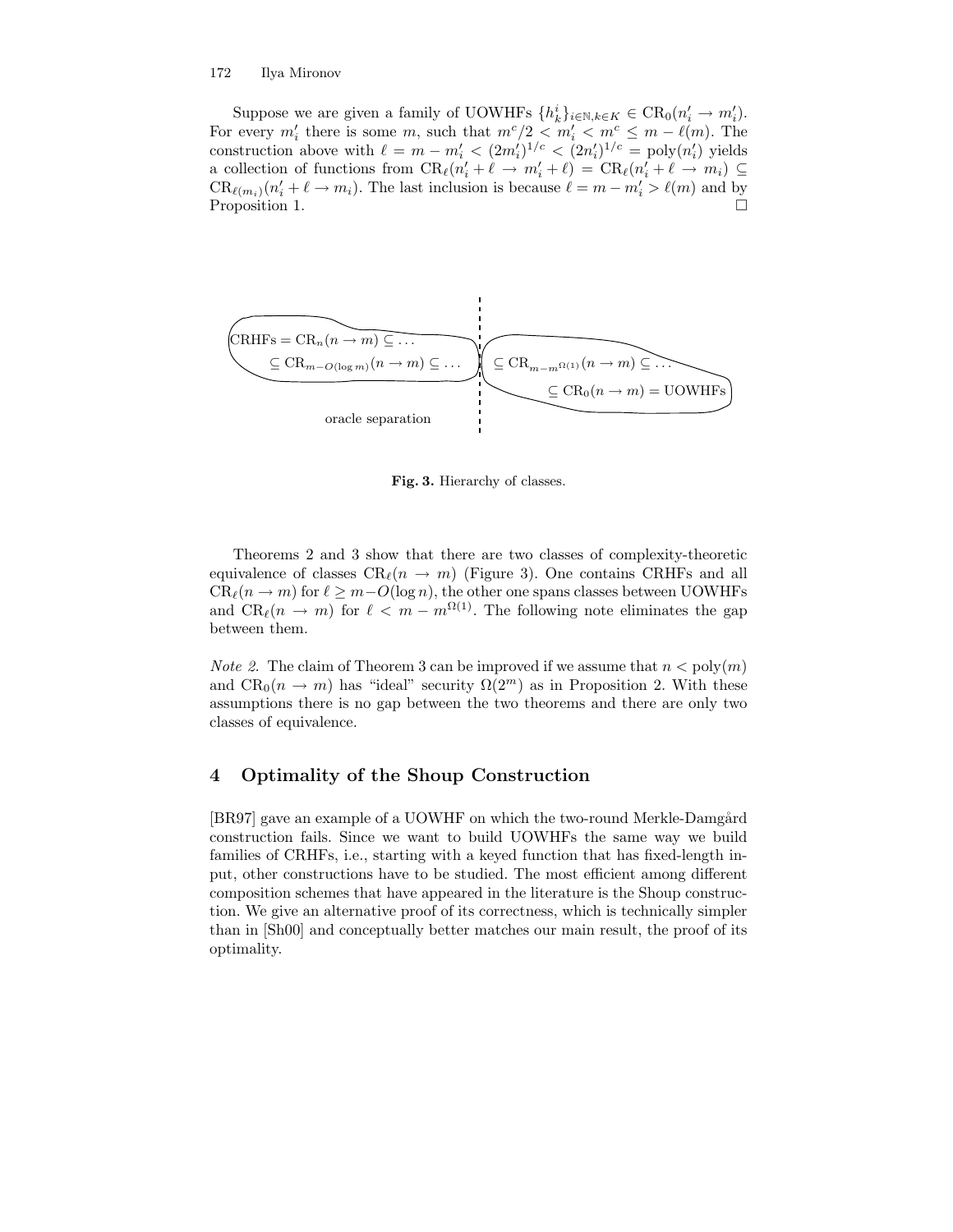#### 4.1 Shoup Construction

The Shoup construction (see Figure 4) can be viewed as an extended Merkle-Damgård construction, where the chaining variable is XORed with some mask on each iteration. Because these masks are reused, the key length grows logarithmically with the size of the message.



Fig. 4. 7-round Shoup construction.

Formally, the r-round Shoup construction is an operator that takes function  $h_k: \{0,1\}^n \mapsto \{0,1\}^m$ , bit-vector M with length  $Lm > m\lfloor \log r \rfloor$ , which is formatted as L masks  $M = (M_0, \ldots, M_{L-1})$ , and transforms it into a function  $\mathbf{S}^{r,M}h_k: \{0,1\}^{r \cdot (n-m)} \mapsto \{0,1\}^m$ . This function is built according to this rule: r-round Shoup construction

- 1. Input x formatted as  $(x_1, \ldots, x_r)$  such that  $|x_1| = \cdots = |x_r| = n m$ .
- 2. Chaining variable  $C_0$  is initialized as IV.
- 3. For  $i = 1$  to r let  $C_i = h_k(C_{i-1} \oplus M_{\nu(i)}, x_i)$ , where the auxiliary function  $\nu(i)$  is the highest power of 2 that divides i.
- 4. Output of the function  $\mathbf{S}^{r,M}h_k(x)$  is  $C_r$ .

We defer the proof of correctness of this construction to Section 4.3.

#### 4.2 Optimality of the Shoup Construction

The Shoup construction achieves its short, compared to other constructions, key length of the composite scheme by reusing the bit-masks. A legitimate question is whether the masks can be reused even more. In this section we give a negative answer to this question. We prove that the Shoup construction really reuses masks as much as possible in the strongest sense.

Definition 2. A generalized  $r$ -round Shoup construction is the Shoup construction as described in Section 4.1 but with function  $\nu$ , which selects a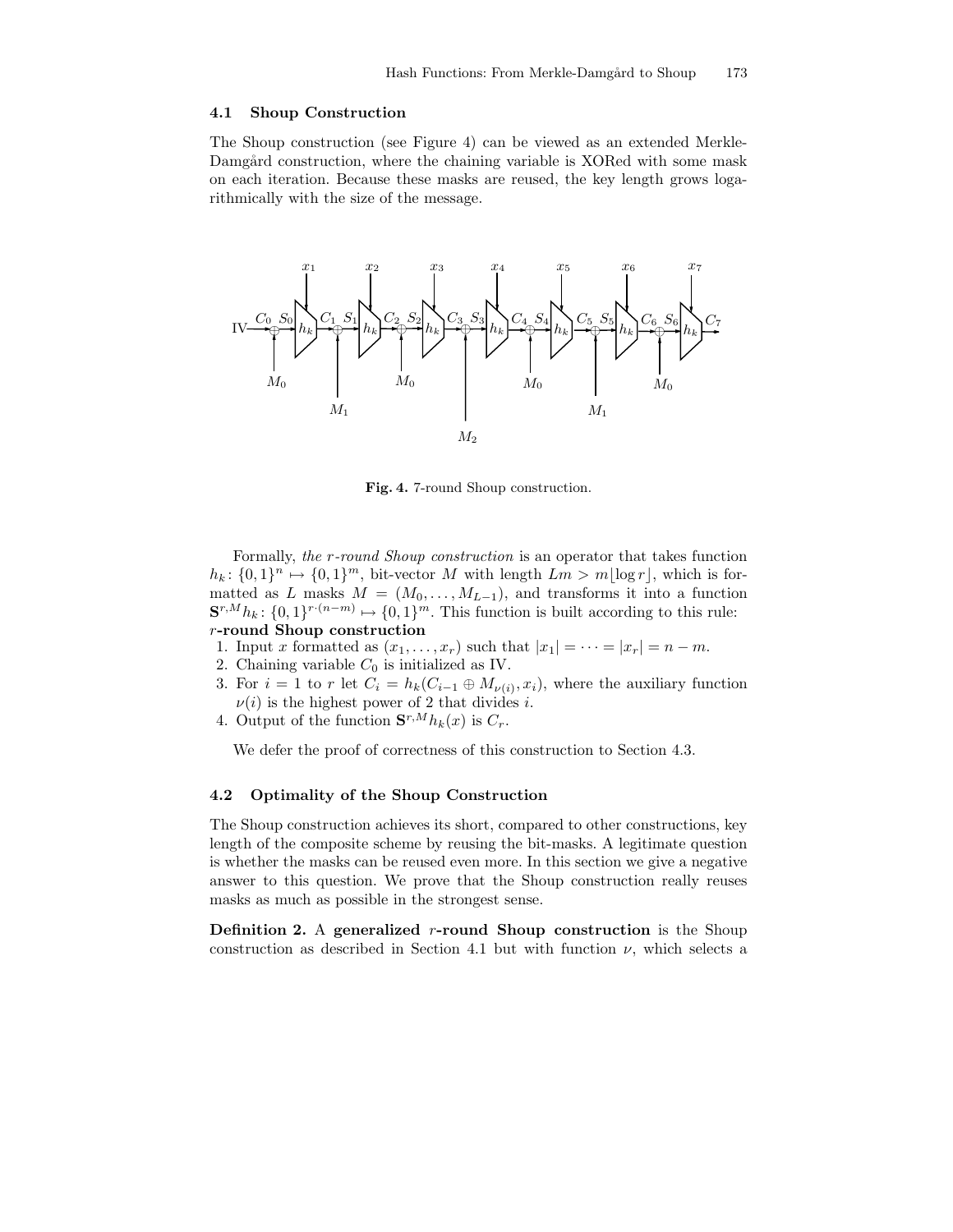mask to use on every iteration of the construction, being any function that maps  $[1, \ldots, r]$  to  $[0, \ldots, L-1]$ . Function  $\nu$  is the **schedule** of the construction. The construction is valid if it transforms any UOWHF family into a UOWHF family.

The Shoup construction instantiates the function  $\nu(i) = \max\{j : 2^j | i\},\$ so  $L = |\log r| + 1$ . A schedule is optimal if L is minimal for a fixed r. The following theorem says the Shoup scheduling is optimal for all  $r$ .

**Theorem 4.** For any valid generalized r-round Shoup construction  $r < 2^L$ .

Proof. The proof consists of two steps. First, we show that any schedule of a valid construction must be even-free (defined below). Second, we prove that any schedule with  $r \geq 2^L$  is not even-free.

**Definition 3 (even-freeness property).** We say that a schedule  $\nu$  is even**free** if for any a and b, such that  $1 \le a \le b \le r$ , there is some  $0 \le \eta \le L$ , such that the number of times  $\nu(c)$  takes value  $\eta$  for  $a \leq c \leq b$  is odd. In other words, there is no sub-interval that contains every mask an even number of times.

#### **Lemma 1.** Any valid schedule  $\nu$  is even-free.

*Proof.* Suppose there is a non even-free schedule  $\nu$  of some valid r-round generalized Shoup construction. We build a UOWHF family on which this construction fails, thus contradicting validity of the construction.

Assume that  $g_k: \{0,1\}^n \mapsto \{0,1\}^m$  is a UOWHF,  $2m + 2 < n$  and  $k \in K =$  ${0,1}^m$ . Of course, if UOWHFs do not exist, then every construction is valid but the problem itself is moot. If we have some UOWHF family, by adding an additional argument to its input that gets replicated to the output we can ensure that  $2m + 2 < n$ . The size of the key space can be adjusted similarly. We define function  $h_k: \{0, 1\}^n \mapsto \{0, 1\}^{2m+1}$  as follows:

$$
h_k(y, z, b, x) = \begin{cases} g_k(y, z, b, x) ||z||1 & \text{if } x \neq 0^l \text{ and } z \neq k \\ g_k(y, z, b, x) ||k||1 & \text{if } x = 0^l \text{ and } z \neq k \\ 0^{2m+1} & \text{if } z = k, \end{cases}
$$

where  $|y| = |z| = |k| = m$ , b is a bit and  $|x| = l = n - 2m - 1 > 1$ . As usual, we omit the index i of the family of UOWHFs, assuming that the construction of  $h_k$  and the proof below apply uniformly to all functions of the family.

We claim that  $h_k$  is a UOWHF. Indeed, a collision  $h_k(y, z, x) = h_k(y', z', x')$ also yields a collision  $g_k(y, z, x) = g_k(y', z', x')$  unless  $z = k$  and  $z' = k$ . Probability that the adversary hits  $z = k$  before he knows k is negligible.

If  $\nu$  is not even-free, there is a sub-interval [a, b] that contains each mask an even number of times. We exploit this property to find a collision with a previously committed value.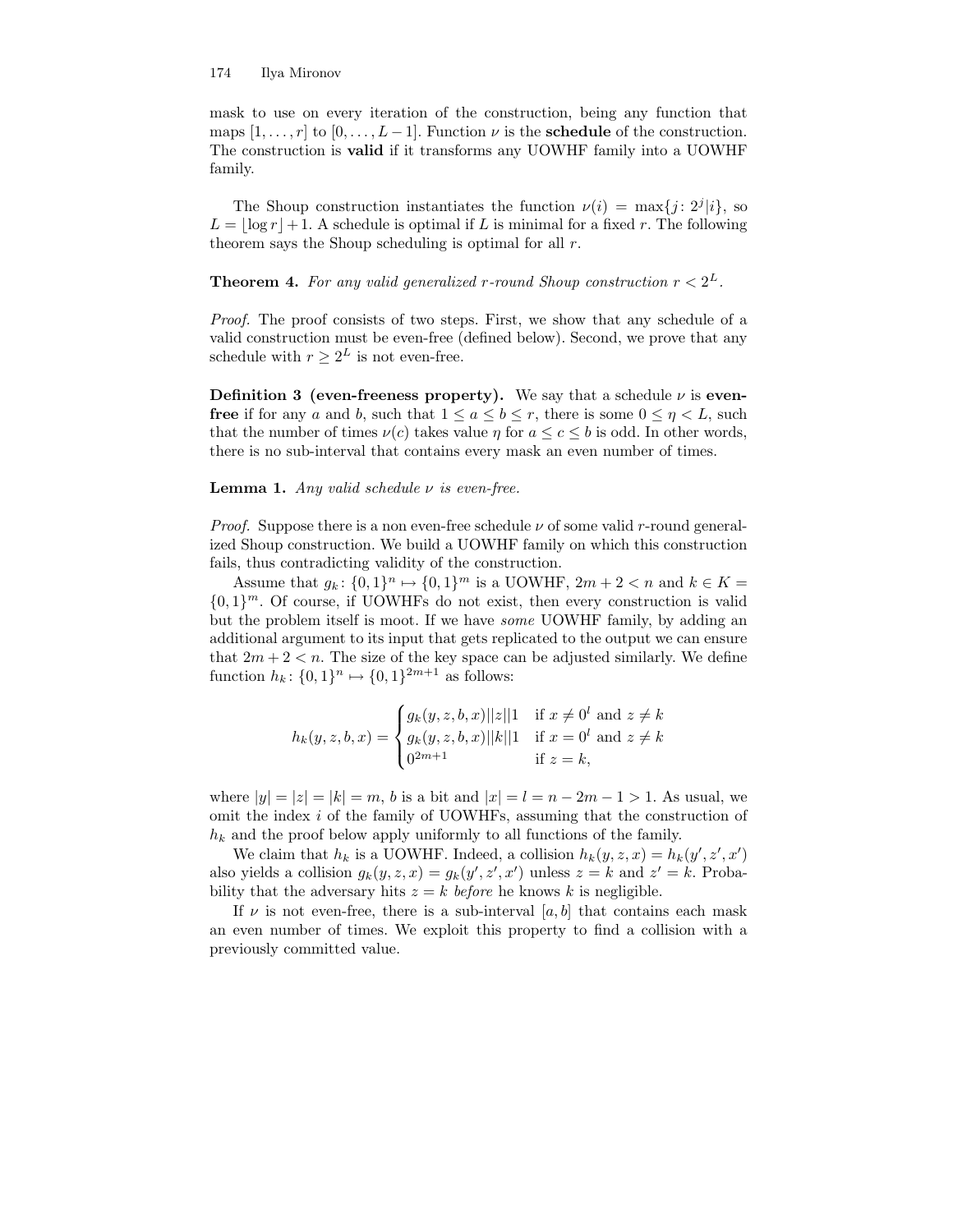.

The composite scheme takes as its input  $x = (x_1, \ldots, x_r)$ , where  $|x_i| = l$  $n-2m-1$  for all i. We claim that the following x and x' collide:

$$
x = \underbrace{0^l || \dots || 0^l}_{a \text{ times}} || \underbrace{1^l || \dots || 1^l}_{r - a \text{ times}},
$$

$$
x' = \underbrace{0^l || \dots || 0^l}_{a - 1 \text{ times}} || 1^{l - 1} 0 || \underbrace{1^l || \dots || 1^l}_{r - a \text{ times}}
$$

Denote the input of  $h_k$  on the i<sup>th</sup> iteration of the composite scheme by  $(y_i, z_i, b_i, x_i)$  and  $(y'_i, z'_i, b'_i, x'_i)$  for the inputs x and x' respectively. Format masks  $M_i = (M_i^{(1)}, M_i^{(2)}, M_i^{(3)}),$  where  $|M_i^{(1)}| = |M_i^{(2)}| = m, |M_i^{(3)}| = 1$ . By definition of  $h_k$  we may compute  $z_a, \ldots, z_b$  and  $z'_a, \ldots, z'_b$  as follows:

$$
z_{a} = k \qquad \oplus M_{\nu(a)}^{(2)} \qquad \qquad z'_{a} = k \qquad \oplus M_{\nu(a)}^{(2)}
$$
  
\n
$$
z_{a+1} = z_{a} \qquad \oplus M_{\nu(a+1)}^{(2)} \qquad \qquad z'_{a+1} = z'_{a} \qquad \oplus M_{\nu(a+1)}^{(2)}
$$
  
\n...  
\n
$$
z_{b} = z_{b-1} \oplus M_{\nu(b)}^{(2)} \qquad \qquad z'_{b} = z'_{b-1} \oplus M_{\nu(b)}^{(2)}.
$$

Therefore,

$$
z_b = z'_b = k \oplus M_{\nu(a)}^{(2)} \oplus M_{\nu(a+1)}^{(2)} \cdots \oplus M_{\nu(b)}^{(2)}.
$$

Since every mask appears between  $a$  and  $b$  an even number of times, all masks XOR themselves out and

$$
z_b = z'_b = k.
$$

If  $C_i(x)$  and  $C_i(x')$  are the *i*<sup>th</sup> chaining variable of the composite scheme evaluated on  $x$  and  $x'$ ,

$$
C_b(x) = h_k(y_b, k, b_b, x_b) = 0^{2m+1},
$$
  

$$
C_b(x') = h_k(y'_b, k, b'_b, x'_b) = 0^{2m+1}
$$

by the third case of the definition of  $h_k$ .

Since x and  $x'$  agree after their  $a<sup>th</sup>$  component, the output of the composite scheme will be the same on both inputs.  $\Box$  (Lemma 1)

**Lemma 2.** If schedule is even-free, then  $r < 2^L$ .

*Proof.* Assume the opposite. There is an even-free schedule  $\nu$  with  $r \geq 2^L$ .

Let  $\#_{a,b}(i)$  be a function that counts the number of appearances of the  $i^{\text{th}}$ mask between  $\nu(a)$  to  $\nu(b)$  inclusive.

Define a sequence of bit-vectors  $d^i = (\#_{1,i}(0) \mod 2, \ldots, \#_{1,i}(L-1) \mod 2)$ . Each vector has length L. Because the schedule is even-free, none of these vectors is  $(0,\ldots,0)$ . Therefore, there are  $r \geq 2^L$  L-bit vectors and one of  $2^L$  possible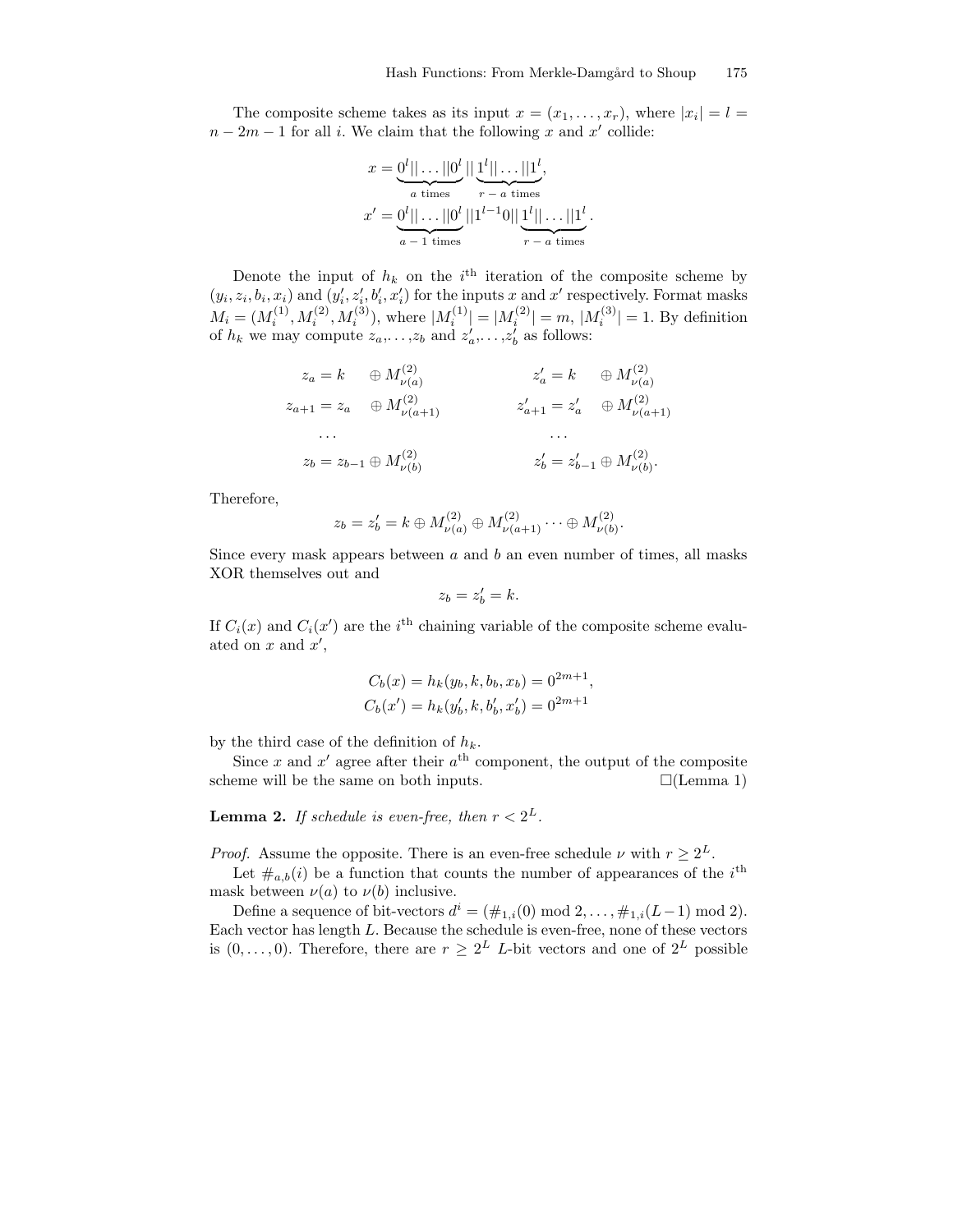values is not available. By the pigeonhole principle there are two equal vectors  $d^a = d^b$  among them. Consider their difference.

$$
d^{b} - d^{a} = (0, ..., 0)
$$
  
= ((#<sub>1,b</sub>(0) - #<sub>1,a</sub>(0)) mod 2, ..., (#<sub>1,b</sub>(L – 1) - #<sub>1,a</sub>(L – 1)) mod 2)  
= (#<sub>a+1,b</sub>(0) mod 2, ..., #<sub>a+1,b</sub>(L – 1) mod 2).

Because of the interval  $[a + 1, b]$  the schedule function is not even-free.  $\square$ (Lemma 2)

From lemmas 1 and 2 the theorem follows.  $\Box$ 

*Note 3.* It is instructive to see why the Shoup scheduling  $\nu(i) = \max\{j : 2^j | i\}$ is even-free. In any interval [a, b] there is a unique element c that maximizes  $\nu$ . Indeed, if there were two such elements  $c_1$  and  $c_2$ , necessarily  $\nu(c_1) = \nu(c_2)$ . But then the element  $c = (c_1 + c_2)/2$  would be divisible by a higher power of 2. Existence of an element that appears only once, i.e., an odd number of times, in every interval is enough for even-freeness.

*Note 4*. What if one uses addition modulo  $2<sup>m</sup>$  instead of XOR to mingle a mask and a chaining variable? If this operation is commutative and has an efficiently computable inverse, then the proof goes through with minor modifications. Having an inverse is required for our proof of the Shoup construction (below, Theorem 5), but being commutative is not necessary.

#### 4.3 Correctness of the Shoup Construction

In this section we give an alternative proof of the Shoup construction. It is different from [Sh00] in presentation of the key reconstruction algorithm.

**Theorem 5.** If  $\{h_k\}_{k\in K}$  is a UOWHF, so is  $\{S^{r,M}h_k\}_{k\in K,|M|=m(\lfloor \log r \rfloor+1)}$  for  $r < \text{poly}(n)$ .

*Proof.* Suppose that there is an adversary A that finds a collision of  $S^{r,M}h_k$  with a non-negligible probability over the key of the composite scheme. We build an algorithm B that finds a collision in  $\{h_k\}_{k\in K}$ . Let  $S_j(x) = C_{j-1} \oplus M_{\nu(j)}$ —first m bits of the input of  $h_k$  on the j<sup>th</sup> iteration of the scheme on input x.

#### Algorithm  $\beta$

- 1. Run A. A commits to some  $x = (x_1, \ldots, x_r)$ .
- 2. Choose randomly j from  $\{1, \ldots, r\}$  and an m-bit string  $C \in \{0, 1\}^m$ . Commit to  $C||x_i$ .
- 3. Receive a key  $k \in K$ .
- 4. Run the key reconstruction algorithm (described below) that will output M such that  $S_i(x) = C$ .
- 5. Feed  $k$  and  $M$  to  $A$ .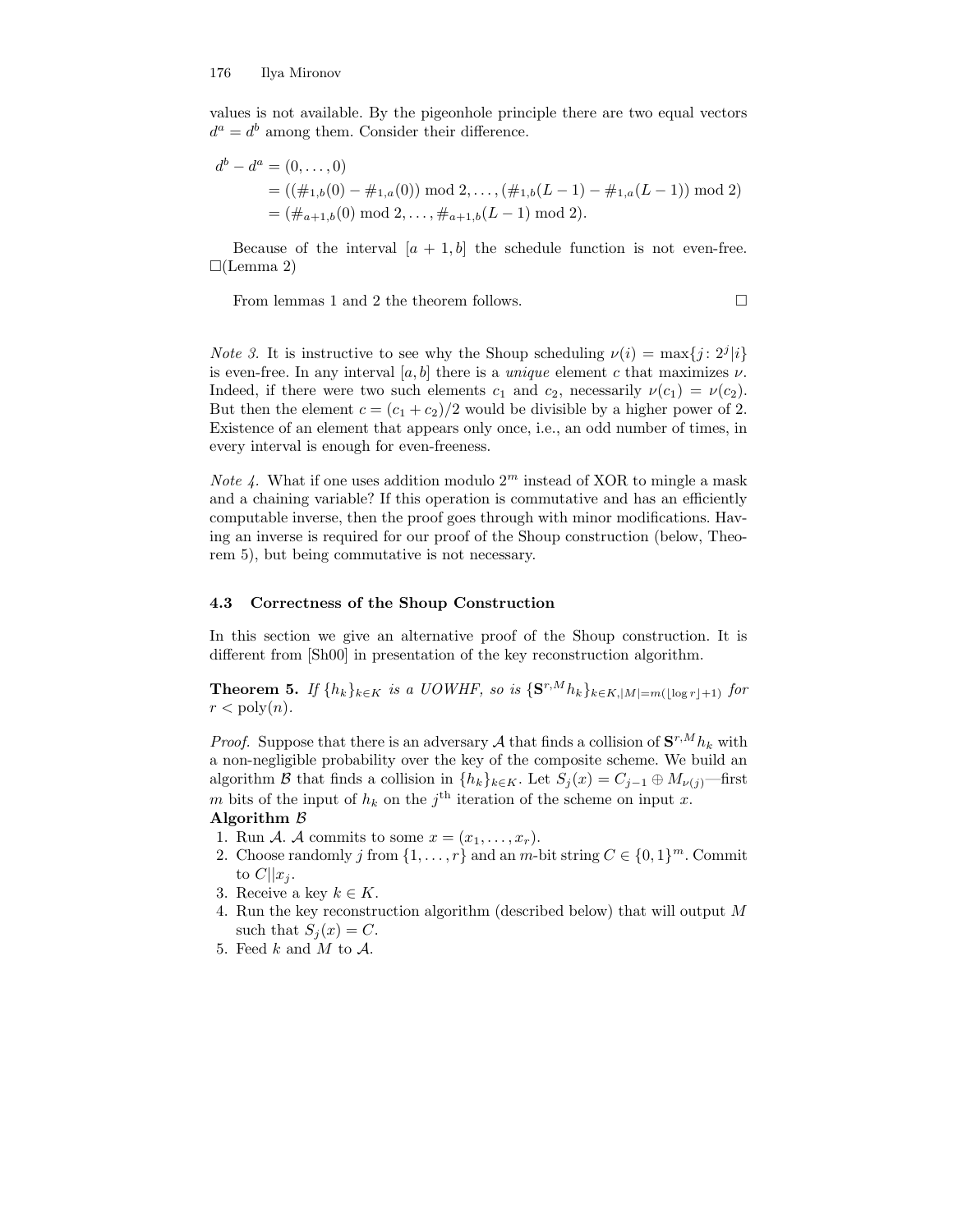6. If A finds a collision  $x' = (x'_1, \ldots, x'_r)$ , check if  $S_j(x)||x_j \neq S_j(x')||x'_j$  and  $h_k(S_j(x)||x_j) = h_k(S_j(x')||x'_j)$ . If so, output  $S_j(x')||x'_j$  that collides with  $C||x_i.$ 

Suppose that the output of the key reconstruction algorithm on uniformly distributed C with fixed  $x, j$  and k also has the uniform distribution. Then the probability that  $\beta$  finds a collision is  $1/r$  of the success probability of  $\mathcal A$ . Indeed, if A finds a collision, there is at least one  $i \in \{1, \ldots, r\}$  such that  $S_i(x)||x_i \neq$  $S_i(x')||x'_i$  but  $h_k(S_i(x)||x_i) = h_k(S_i(x')||x'_i)$  (consider the output of each iteration of the scheme going backward). This contradicts the assumption that  ${h_k}_{k \in K}$  is a UOWHF. From this the claim of the theorem follows.

Now all we need is to show and prove the key reconstruction algorithm.

#### Key reconstruction algorithm

Input:  $x = (x_1, \ldots, x_r), k \in K, C \in \{0, 1\}^m$ .

- **Output:**  $M = (M_0, ..., M_{L-1})$ , such that  $S_i(x) = C$ .
- 1. Label all masks  $M_0, \ldots, M_{L-1}$  as "undefined."
- 2. Repeat the following steps while  $j > 0$ . If  $j = 0$ , randomly define all undefined masks and quit.
- 3. Let  $i = j 2^{\nu(j)}$ .
- 4. Pick D at random from  $\{0,1\}^m$ .
- 5. Randomly define all yet undefined masks from the list  $M_{\nu(i+1)}, \ldots, M_{\nu(j-1)}$ . 6. If  $i = 0$ , let  $C_0 = \text{IV}$ , otherwise let  $C_i = h_k(D, x_i)$ . Compute  $C_{i+1}$
- $h_k(M_{\nu(i+1)} \oplus C_i, x_{i+1}), \ldots, C_{j-1} = h_k(M_{\nu(j-1)} \oplus C_{j-2}, x_{j-1}).$
- 7. Let  $M_{\nu(j)} = C_{j-1} \oplus C$ .
- 8. Assign  $C \leftarrow D$ ,  $j \leftarrow i$  and go to step 2.

First, note two invariants of the algorithm. **Invariant 1.**  $\nu(i) > \nu(j)$ . **Invariant 2.**  $\nu(j) > \nu(l)$  for any  $i < l < j$ .

Both invariants follow from the fact that  $j \equiv 2^{\nu(j)} \pmod{2^{\nu(j)+1}}$ .

To prove the correctness of the algorithm we need to show that a mask is never redefined. Masks are defined in three steps of the algorithm. In steps 2 and 5 only undefined masks are assigned random values. By Invariant 2 their numbers are less than  $\nu(j)$ . In step 7 mask  $M_{\nu(j)}$  is defined. Because  $\nu(j)$  always increases (by Invariant 1) and masks that have been defined have numbers less than  $\nu(j)$ , before execution of this step  $M_{\nu(i)}$  was not defined.

Since  $C_i, \ldots, C_{j-1}$  computed in step 6 of the algorithm are indeed the values of the corresponding chaining variables,  $S_j(x) = C_{j-1} \oplus M_{\nu(j)} = C_{j-1} \oplus C_{j-1} \oplus$  $C = C$  as required. It completes our proof of correctness of the key reconstruction algorithm.

As the last step toward the proof of the theorem we have to show that the bitvectors M output by the algorithm have the uniform distribution. Write down all the "decisions" (strings chosen at random) done during the execution of the algorithm (including its input C). It is a list of type  $C, S_{j_1}(x), M_{\nu(j_2)}, \ldots, M_{\nu(j_3)},$  $S_{j_4}(x), M_{\nu(j_5)}, \ldots, M_{\nu(j_6)}, \ldots$  that contains exactly  $L+1$  m-bit string (because all strings are equally long, and every mask must be defined in steps 2, 5, or 7).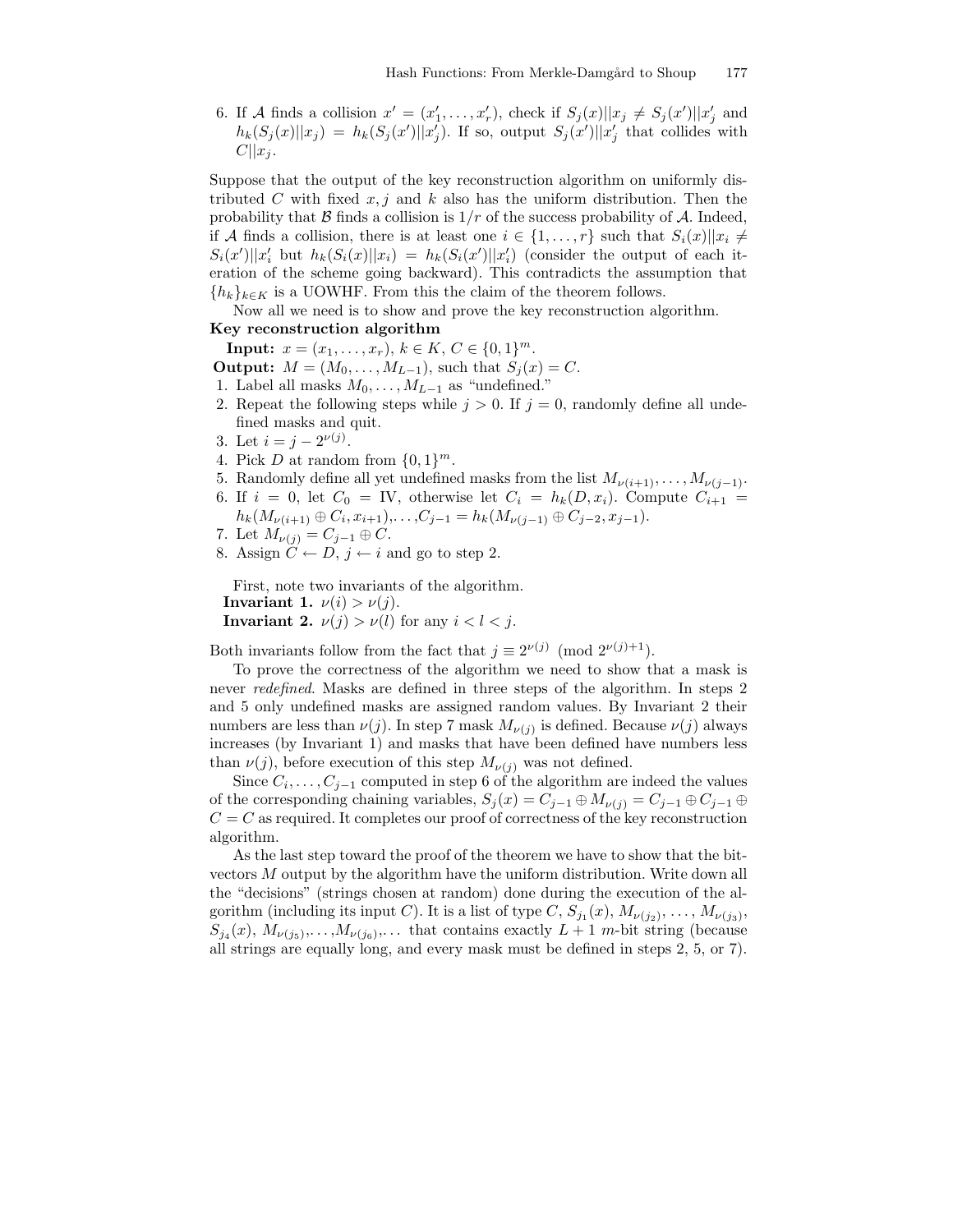Since the algorithm never stops without yielding a result, there is a mapping from the set of these strings into the set of possible outputs, which has the same cardinality. This mapping is an injection, because a preimage of an output value can be uniquely determined (it suffices to compute  $S_i(x)$  for all corresponding j given  $M, k$  and  $x$ , which is trivial). Therefore, if the "decisions" are uniformly distributed, so are the outputs of the algorithm.  $\Box$ 

Shoup proved the security of the construction above. Our proof makes the key reconstruction algorithm more explicit and one-pass, thus giving a more efficient reduction, and requires less from the function  $\nu$  (we do not need Fact 2 in [Sh00]). The operation performed by the key reconstruction algorithm in step 2 brings in Theorem 5. The mask  $M_{\nu(i)}$  for  $i = j - 2^{\nu(j)}$  is the only mask that appears an odd number of times between  $M_{\nu(i)}$  and its previous appearance (if there exists one) at  $M_{\nu(j-2\cdot2^{\nu(j)})} = M_{\nu(j)}$ .

We stress that our result of optimality of the Shoup scheduling does not rule out existence of a composite scheme with a shorter key. Even more important, our result implies that there must be at least  $1+|\log r|$  different masks, but says nothing about their *independence*. However, the proof of validity of the Shoup construction does need full independence of masks. There is an apparent gap between these two proofs.

We may try to reduce the key length by letting the masks be the output of a pseudo-random generator initialized with a short seed. Unfortunately, once the seed is exposed we cannot suppose anything about the output of the generator unless we resort to the random-oracle model. But in this model one could assume existence of CRHFs in the first place and our construction would be of no use in this world.

# 5 Conclusion and Open Problem

Recent attacks on MD4, MD5 and a flaw in the first version of SHA demonstrate that practical CRHFs are hard to construct. The oracle separation result due to [Si98] backed up this empirical fact by proving that CRHFs cannot be constructed from one-way permutations. Though UOWHFs, an alternative to CRHFs, have been known for years, their deployment in practical cryptosystems was hindered by lack of efficient composite schemes. While a family of CRHFs can be based on a single compression function, similar constructions for UOWHFs can only yield families of functions with variable key length. A variable key-length hash function stands out from all cryptographic primitives we use in practice and this annoying property can propagate to higher levels of construction (see [SS00] for an example).

We may approach this problem from two directions. First, it is possible that there exists a class of functions that are weaker than CRHFs, at least as strong as UOWHFs and for which an efficient composite scheme exists. We introduce a continuum of function classes that lie between CRHFs and UOWHFs and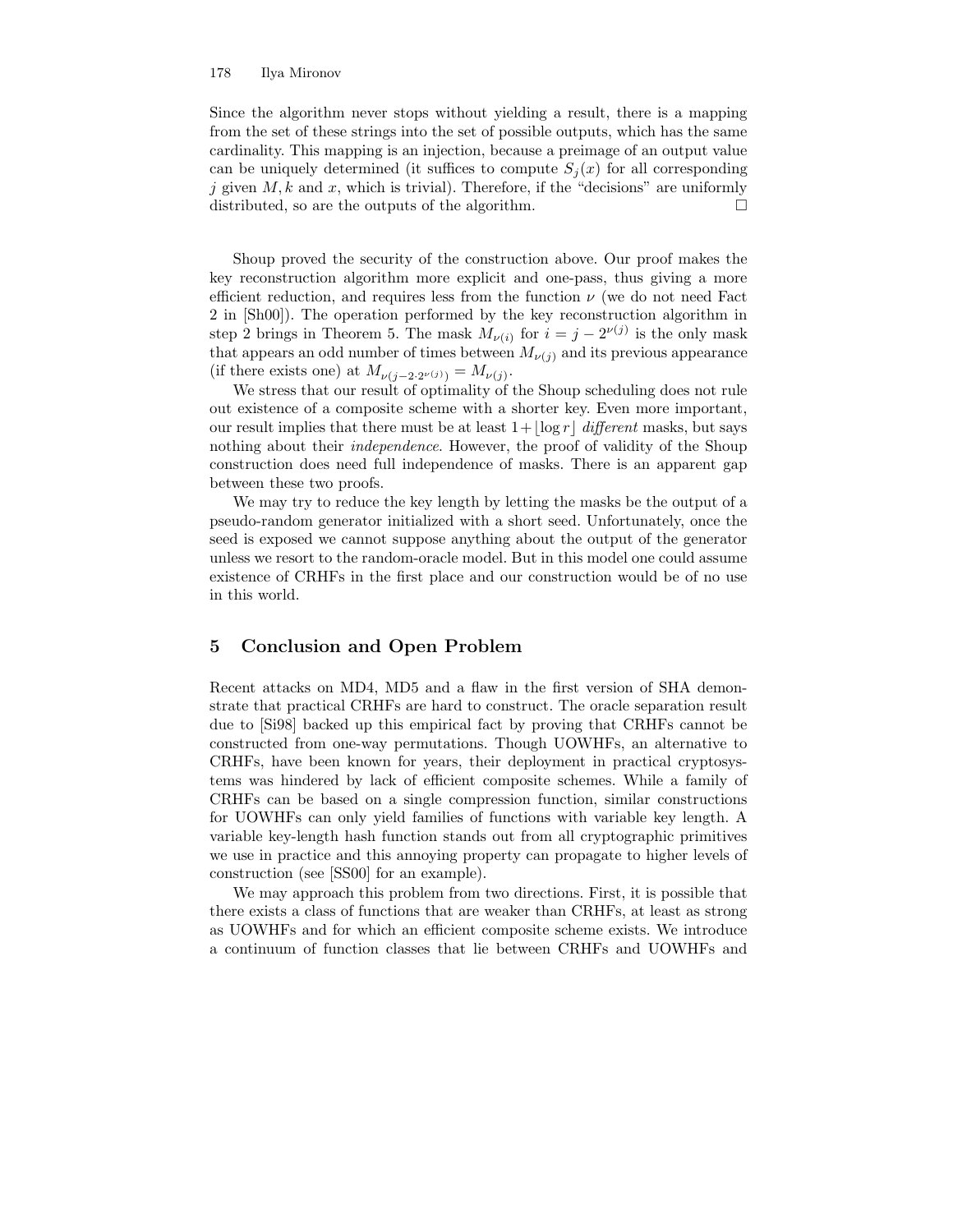characterized by the degree of freedom the adversary has in choosing one of the colliding elements. From the complexity-theoretic point of view the hierarchy almost collapses to two large classes. The Merkle-Damgård construction, which yields fixed length-key families of functions, applies to one class of functions and not to the other.

Another approach is to improve existing composite schemes for UOWHFs. We take the Shoup construction, which is the most efficient (key length-wise), and prove that the scheme is optimal in respect to its mask scheduling. We also give a simplified proof of the Shoup construction.

An open problem is whether there exists a lower bound on the key length of a family of UOWHFs built via a black-box construction out of one-way functions. The upper bound given by numerous schemes from [BR97,Sh00] is  $O(\log n)$ , where  $n$  is the length of the input to a particular function. Such a lower bound would complement the line of research of [KST99,GT00] on *efficiency* of blackbox constructions for UOWHFs.

### 6 Acknowledgement

The author is grateful to Victor Shoup for motivational discussions on this problem and Michael Waidner for his hospitality rendered through IBM Zurich. Additional thanks go to Dan Boneh and anonymous referees for their valuable comments.

# References

- [B82] M. Blum, "Coin flipping by telephone," CRYPTO 81, pp. 11–15, 1981.
- [BR97] M. Bellare, P. Rogaway, "Collision-resistant hashing: towards making UOWHFs practical," Proc. of CRYPTO 97, pp. 470–484, Full version of this paper is available from http://www-cse.ucsd.edu/users/mihir/, 1997.
- [D89] I. Damgård, "A design principle for hash functions," Proc. of CRYPTO 89, pp. 416–427, 1989.
- [GT00] R. Gennaro, L. Trevisan, "Lower bounds on the efficiency of generic cryptographic constructions," Proc. of FOCS'00, pp. 305–313, 2000.
- [HILL99] J. Hastad, R. Impagliazzo, L. Levin, M. Luby,"A pseudo-random generator from any one-way function," SIAM J. Computing, 28(4):1364–1396, 1999.
- [KST99] J.H. Kim, D. Simon, P. Tetali, "Limits on the efficiency of one-way permutation-based hash functions," Proc. of FOCS'99, pp. 535–542, 1999.
- [LM92] X. Lai, J. Massey, "Hash function based on block ciphers," Proc. of EURO-CRYPT 92, pp. 55–70, 1992.
- [M89] R. Merkle, "One way hash functions and DES," Proc. of CRYPTO 89, pp. 428–446, 1989.
- [N91] M. Naor, "Bit commitment using pseudorandomness," J. Cryptology, 4(2): 151–158, 1991.
- [NY89] M. Naor, M. Yung, "Universal one-way hash functions and their cryptographic applications," Proc. of STOC'89, pp. 33–43, 1989.
- [Ro90] J. Rompel, "One-way functions are necessary and sufficient for secure signatures," Proc. of STOC'90, pp. 387–394, 1990.